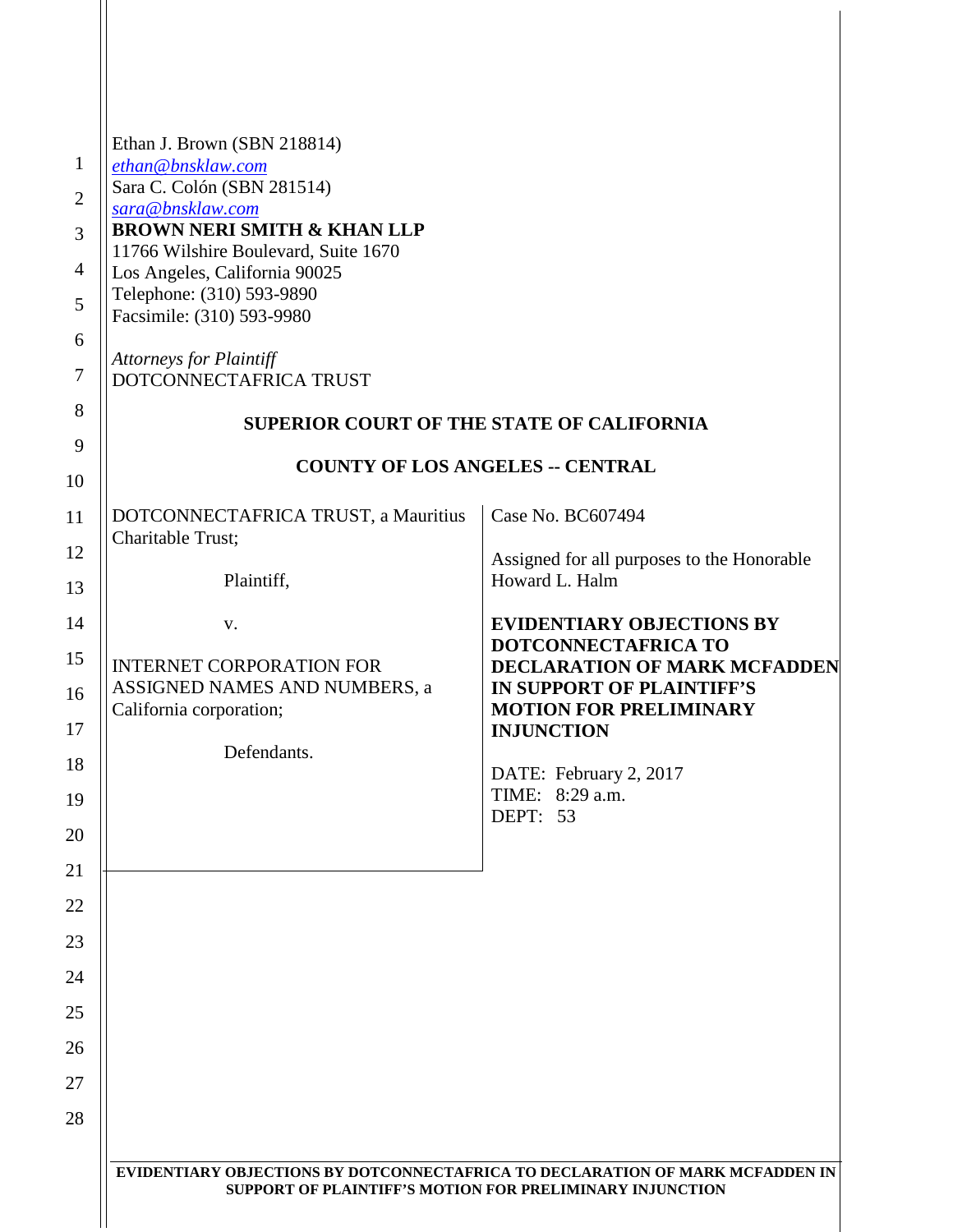## **Evidentiary Objections to Declaration of Mark McFadden**

1

| <b>Mark McFadden Declaration ¶</b>            | <b>DCA Objection</b>   | <b>Sustained</b> | <b>Overruled</b> |
|-----------------------------------------------|------------------------|------------------|------------------|
| <b>12:</b> In 2011, ICANN and the ICC entered | 1. Best evidence rule. |                  |                  |
| into a contract pursuant to which the ICC     | (Evid. Code § 1520)    |                  |                  |
| agreed to provide certain services to         |                        |                  |                  |
| ICANN in conjunction with ICANN's New         |                        |                  |                  |
| gTLD Program. The contract was amended        |                        |                  |                  |
| at various times, including in March 2012.    |                        |                  |                  |
| As relevant to this litigation, the ICC       |                        |                  |                  |
| agreed in the contract to be one of the two   |                        |                  |                  |
| Geographic Names Evaluation Panels            |                        |                  |                  |
| pursuant to Module 2 of the Applicant         |                        |                  |                  |
| Guidebook ("Guidebook") that ICANN            |                        |                  |                  |
| had adopted for the New gTLD Program.         |                        |                  |                  |
| ICANN also engaged the Economist              |                        |                  |                  |
| Intelligence Unit ("EIU") to perform          |                        |                  |                  |
| Geographic Names Evaluation services.         |                        |                  |                  |
| <b>Mark McFadden Declaration ¶</b>            | <b>DCA Objection</b>   | <b>Sustained</b> | Overruled        |
| <b>13:</b> The Geographic Names Evaluation    | 1. Best evidence rule. |                  |                  |
| Panels were tasked with reviewing all         | (Evid. Code § 1520.)   |                  |                  |
| applied-for gTLD strings to determine         |                        |                  |                  |
| whether each string is a geographic name.     | 2. Lacks foundation    |                  |                  |
| In addition, the Geographic Names             | and personal           |                  |                  |
| Evaluation Panels were responsible for        | knowledge. (Evid.      |                  |                  |
| verifying the relevance and authenticity of   | Code § 403.)           |                  |                  |
| all supporting documentation that each        |                        |                  |                  |
| applicant submitted pursuant to the           |                        |                  |                  |
| requirements of Section 2.2.1.4 and           |                        |                  |                  |
| Section 2.3.1 of the Guidebook.               |                        |                  |                  |
| Ultimately, ICANN received over 1,900         |                        |                  |                  |
| applications, and the ICC and EIU             |                        |                  |                  |
| conducted a geographic names review for       |                        |                  |                  |
| each of the strings, with the ICC             |                        |                  |                  |
| conducting roughly one-third of the           |                        |                  |                  |
| reviews, and the EIU conducting the other     |                        |                  |                  |
| two-thirds. The ICC and EIU adopted the       |                        |                  |                  |
| same protocols and standards for              |                        |                  |                  |
| conducting the geographic names review,       |                        |                  |                  |
| which were published on ICANN's               |                        |                  |                  |
| website.                                      |                        |                  |                  |
| <b>Mark McFadden Declaration ¶</b>            | <b>DCA Objection</b>   | <b>Sustained</b> | Overruled        |
| <b>14:</b> In order to obtain a gTLD that     | 1. Best evidence rule. |                  |                  |
| constituted the name of a geographic          | (Evid. Code § 1520.)   |                  |                  |
| region, pursuant to Section 2.2.1.4.2 of the  |                        |                  |                  |
|                                               |                        |                  |                  |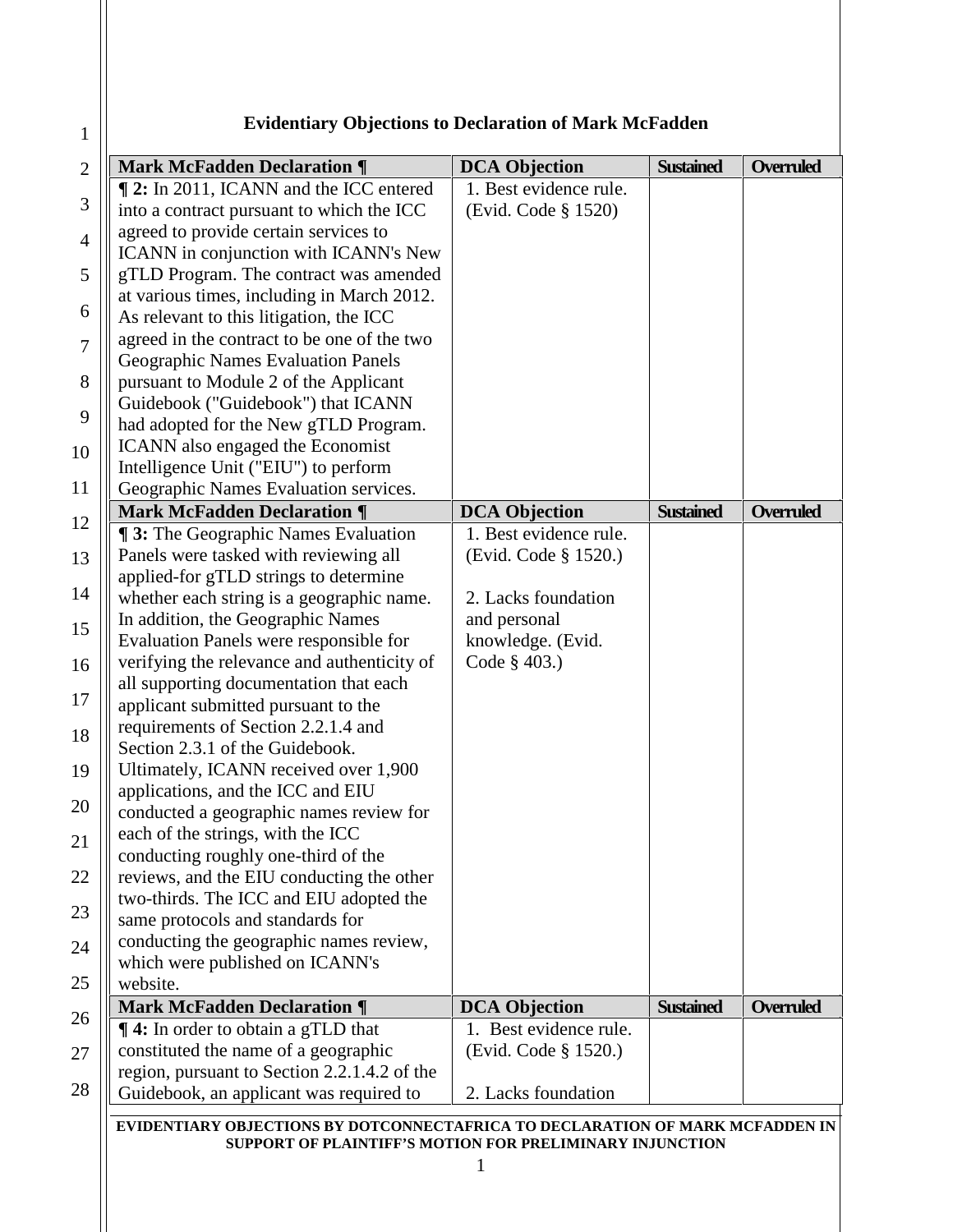| have the support of sixty (60) percent of         | and personal          |                  |                  |
|---------------------------------------------------|-----------------------|------------------|------------------|
| the governments in that region. ICANN             | knowledge. (Evid.     |                  |                  |
| received many gTLD applications that              | Code § 403.)          |                  |                  |
| constituted geographic regions or                 |                       |                  |                  |
| geographic names, and the ICC and EIU             |                       |                  |                  |
| were tasked with determining if the               |                       |                  |                  |
| applications had the requisite support.           |                       |                  |                  |
| <b>Mark McFadden Declaration ¶</b>                | <b>DCA Objection</b>  | <b>Sustained</b> | <b>Overruled</b> |
| <b>15:</b> ICANN received two applications for    | 1. Lacks foundation   |                  |                  |
| the string .AFRICA, one submitted by              | and personal          |                  |                  |
| DCA and the other submitted by the entity         | knowledge. (Evid.     |                  |                  |
| now known as ZACR. <sup>1</sup> The ICC was       | Code § 403.)          |                  |                  |
|                                                   |                       |                  |                  |
| designated by ICANN as the Geographic             |                       |                  |                  |
| Names Evaluation Panel to evaluate the            | $n.1$ :               |                  |                  |
| .AFRICA applications. Because there are           | 1. Irrelevant. (Evid. |                  |                  |
| 54 countries in Africa, any application for       | Code § 350.)          |                  |                  |
| .AFRICA required the support of at least          |                       |                  |                  |
| 33 countries in Africa, or the support of an      |                       |                  |                  |
| organization that represented at least 33         |                       |                  |                  |
| countries in Africa. Each of the two              |                       |                  |                  |
| applicants for .AFRICA submitted various          |                       |                  |                  |
| purported letters of support from various         |                       |                  |                  |
| countries in Africa as well as from the           |                       |                  |                  |
| African Union Commission ("AUC"), and             |                       |                  |                  |
| DCA also submitted a purported letter of          |                       |                  |                  |
| support from the United Nations Economic          |                       |                  |                  |
| Commission for Africa ("UNECA").                  |                       |                  |                  |
| (ZACR did not submit a letter from                |                       |                  |                  |
| UNECA.) However, the ICC determined in            |                       |                  |                  |
| October 2012 that nearly all of the letters       |                       |                  |                  |
| of support for both applications were             |                       |                  |                  |
| insufficient $-$ including the two AUC            |                       |                  |                  |
| letters and the UNECA letter submitted by         |                       |                  |                  |
| $DCA - because they did not include the$          |                       |                  |                  |
| specific language that was required in the        |                       |                  |                  |
| Guidebook (discussed below).                      |                       |                  |                  |
|                                                   |                       |                  |                  |
| n.1 DCA's original application actually           |                       |                  |                  |
| was for the string .DOTAFRICA, but                |                       |                  |                  |
| ICANN allowed DCA to change the                   |                       |                  |                  |
| application to .AFRICA.                           |                       |                  |                  |
| <b>Mark McFadden Declaration ¶</b>                | <b>DCA Objection</b>  | <b>Sustained</b> | <b>Overruled</b> |
| <b>[6:</b> ICANN initially took the position that | 1. Lacks foundation   |                  |                  |
| letters of support from the AUC and               | and personal          |                  |                  |
| UNECA should not even count toward the            | knowledge. (Evid.     |                  |                  |
| 60 percent requirement. The ICC                   | Code § 403.)          |                  |                  |
|                                                   |                       |                  |                  |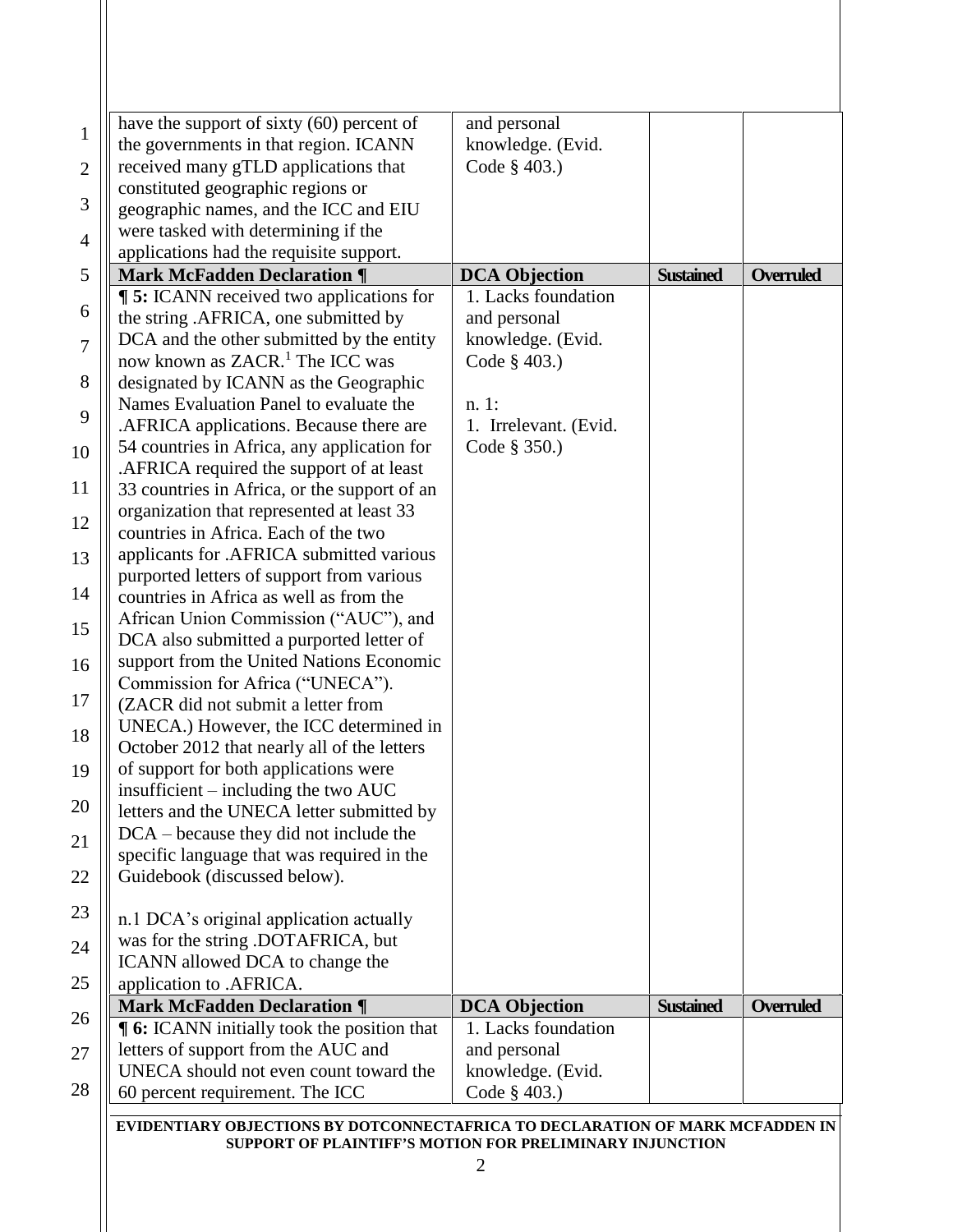| conducted further research on the AUC                    |                        |                  |                  |
|----------------------------------------------------------|------------------------|------------------|------------------|
| and UNECA, and we expressed our view                     |                        |                  |                  |
| to ICANN in March 2013 that both the                     |                        |                  |                  |
| AUC and UNECA were qualified to speak                    |                        |                  |                  |
| on behalf of the countries they represented              |                        |                  |                  |
| and, thus, verified letters of support from              |                        |                  |                  |
| those entities should count toward the 60                |                        |                  |                  |
| percent requirement. Following our                       |                        |                  |                  |
| recommendation, ICANN agreed that                        |                        |                  |                  |
| verified letters of support from the AUC                 |                        |                  |                  |
| and UNECA should count toward the 60                     |                        |                  |                  |
| percent requirement, but only if those                   |                        |                  |                  |
| letters contained the language required in               |                        |                  |                  |
| the Guidebook.                                           |                        |                  |                  |
| <b>Mark McFadden Declaration ¶</b>                       | <b>DCA Objection</b>   | <b>Sustained</b> | <b>Overruled</b> |
| <b>T:</b> Accompanying its application, DCA              | 1. Best Evidence Rule  |                  |                  |
| submitted a letter of support from the AUC               | (Evid. Code § 1520.)   |                  |                  |
| dated August 27, 2009. Accompanying its                  | 2. Irrelevant. (Evid.  |                  |                  |
| application, ZACR submitted a letter of                  | Code §350.)            |                  |                  |
| support from the AUC dated April 4,                      | 3. Prejudicial. (Evid. |                  |                  |
| $20122$ I am now aware that the AUC also                 | Code § 352.)           |                  |                  |
| wrote a letter to DCA in April 2010                      | 4. ICANN was copied    |                  |                  |
| purporting to withdraw its August 2009                   | on the purported       |                  |                  |
| endorsement of DCA. My understanding is                  | withdrawal letter from |                  |                  |
| that DCA did not submit the actual April                 | the AUC. November      |                  |                  |
| 2010 letter to ICANN with its gTLD                       | 10, 2016 Bekele Decl., |                  |                  |
| application, and this letter was not brought             | Ex. 7,                 |                  |                  |
| to my attention until recently. The ICC was              |                        |                  |                  |
| not aware of the AUC's purported                         |                        |                  |                  |
| withdrawal letter and did not consider the               |                        |                  |                  |
| letter in its evaluation of DCA's                        |                        |                  |                  |
| application.                                             |                        |                  |                  |
|                                                          |                        |                  |                  |
| n.2 The AUC submitted additional letters                 |                        |                  |                  |
| of support for ZACR on July 3, 2013, and                 |                        |                  |                  |
| September 29, 2015.                                      |                        |                  |                  |
| <b>Mark McFadden Declaration ¶</b>                       | <b>DCA Objection</b>   | <b>Sustained</b> | <b>Overruled</b> |
| <b>98:</b> Pursuant to section 2.2.1.4.3 of the          | 1. Best Evidence Rule  |                  |                  |
| Guidebook, a government may withdraw                     | (Evid. Code § 1520.)   |                  |                  |
| its support for a gTLD application at any                | 2. Lacks foundation.   |                  |                  |
| time in the application process. The                     | (Evid. Code § 403.)    |                  |                  |
| procedure required by ICANN and adopted                  | 3. Speculative and     |                  |                  |
| by the ICC was to disregard any letter of                | conclusory. (Evid.     |                  |                  |
| support that was subsequently withdrawn,                 | Code § 403.)           |                  |                  |
| and no longer accept the letter as part of an            |                        |                  |                  |
| applicant's required 60 percent support. <sup>3</sup> If |                        |                  |                  |
|                                                          | n.3                    |                  |                  |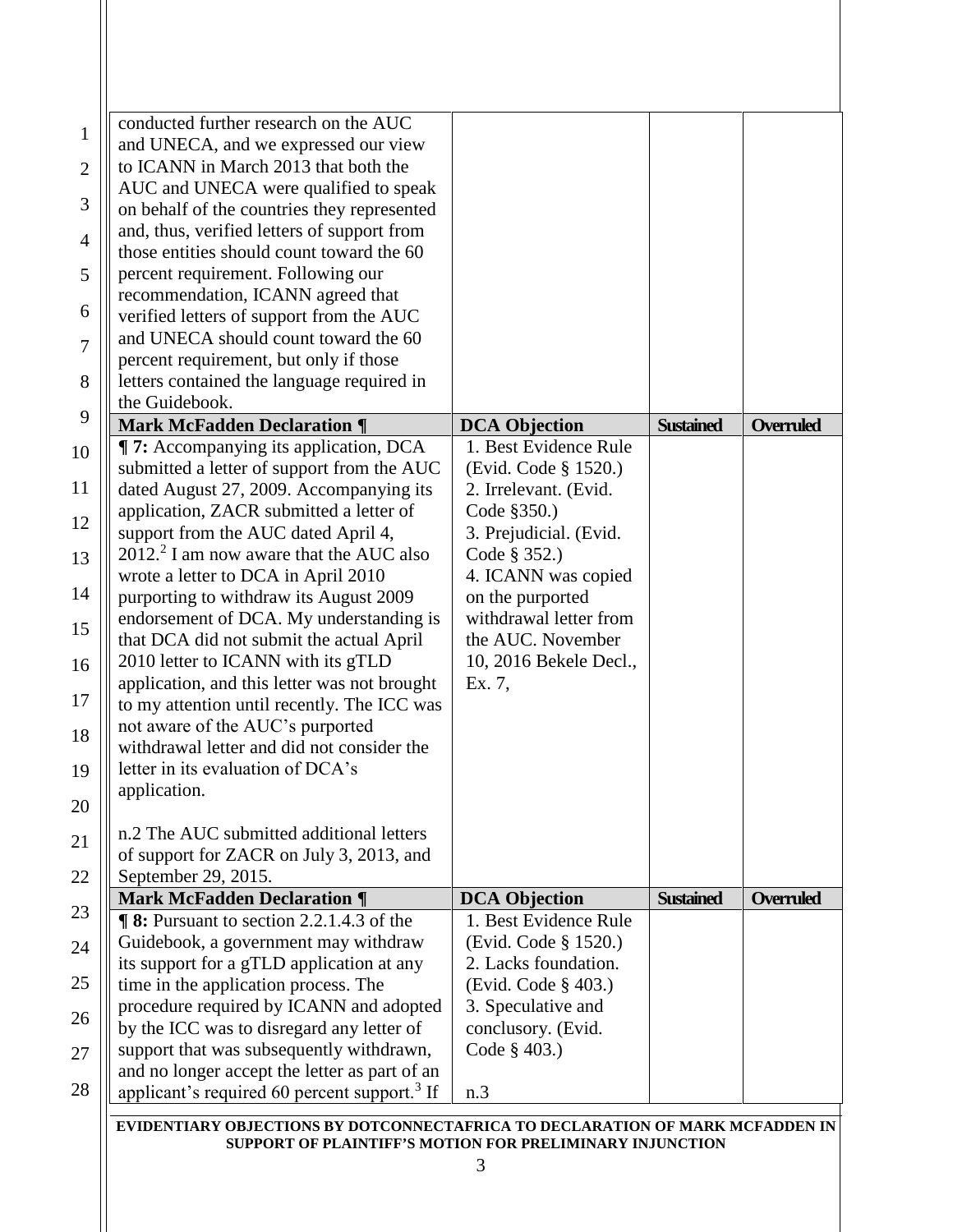| the ICC had been aware of the purported<br>$\mathbf{1}$<br>withdrawal of the AUC's letter to DCA,    | 1. Lacks foundation.<br>(Evid. Code § 403.) |                  |                  |
|------------------------------------------------------------------------------------------------------|---------------------------------------------|------------------|------------------|
| even if the August 2009 letter had<br>$\overline{2}$                                                 | 2. Irrelevant. (Evid.<br>Code § 350.)       |                  |                  |
| contained language sufficient under the<br>3<br>Guidebook (which it did not), the ICC                |                                             |                  |                  |
| would have issued clarifying questions to<br>$\overline{4}$<br>DCA explaining that DCA no longer had |                                             |                  |                  |
| the support from the AUC, and requiring<br>5<br>DCA to submit an updated letter.                     |                                             |                  |                  |
| n.3 The ICC has encountered other                                                                    |                                             |                  |                  |
| situations where letters of support have                                                             |                                             |                  |                  |
| been withdrawn, and in each instance, the<br>8<br>ICC removed the letter as documentation<br>9       |                                             |                  |                  |
| of support and issued clarifying questions<br>to the applicant asking the applicant to<br>10         |                                             |                  |                  |
| provide additional documentation of<br>11<br>support.                                                |                                             |                  |                  |
| <b>Mark McFadden Declaration ¶</b><br>12                                                             | <b>DCA Objection</b>                        | <b>Sustained</b> | <b>Overruled</b> |
| <b>¶ 9:</b> Unaware of the AUC's withdrawal                                                          | 1. Best evidence rule.                      |                  |                  |
| letter to DCA, the ICC followed a                                                                    | (Evid. Code § 1520.)                        |                  |                  |
| documented evaluation process with                                                                   | 2. Lacks foundation.                        |                  |                  |
| respect to DCA and ZACR's letters of                                                                 | (Evid. Code § 403.)                         |                  |                  |
| support whereby each letter was evaluated                                                            |                                             |                  |                  |
| for required criteria pursuant to the<br>Guidebook. In particular, section 2.2.1.4.3                 |                                             |                  |                  |
| of the Guidebook required that letters of<br>support for a geographic name "clearly                  |                                             |                  |                  |
| express the government's or public                                                                   |                                             |                  |                  |
| authority's support for or non-objection to<br>the applicant's application and demonstrate           |                                             |                  |                  |
| 19<br>the government's or public authority's<br>20                                                   |                                             |                  |                  |
| understanding of the string being requested<br>and its intended use." It further required            |                                             |                  |                  |
| that a letter of support "demonstrate the                                                            |                                             |                  |                  |
| government's or public authority's<br>understanding that the string is being                         |                                             |                  |                  |
| sought through the gTLD application<br>process and that the applicant is willing to                  |                                             |                  |                  |
| accept the conditions under which the                                                                |                                             |                  |                  |
| string will be available, i.e., entry into a                                                         |                                             |                  |                  |
| registry agreement with ICANN requiring<br>26<br>compliance with consensus policies and              |                                             |                  |                  |
| payment of fees." The ICC determined in<br>27                                                        |                                             |                  |                  |
| early 2013 that none of the letters of                                                               |                                             |                  |                  |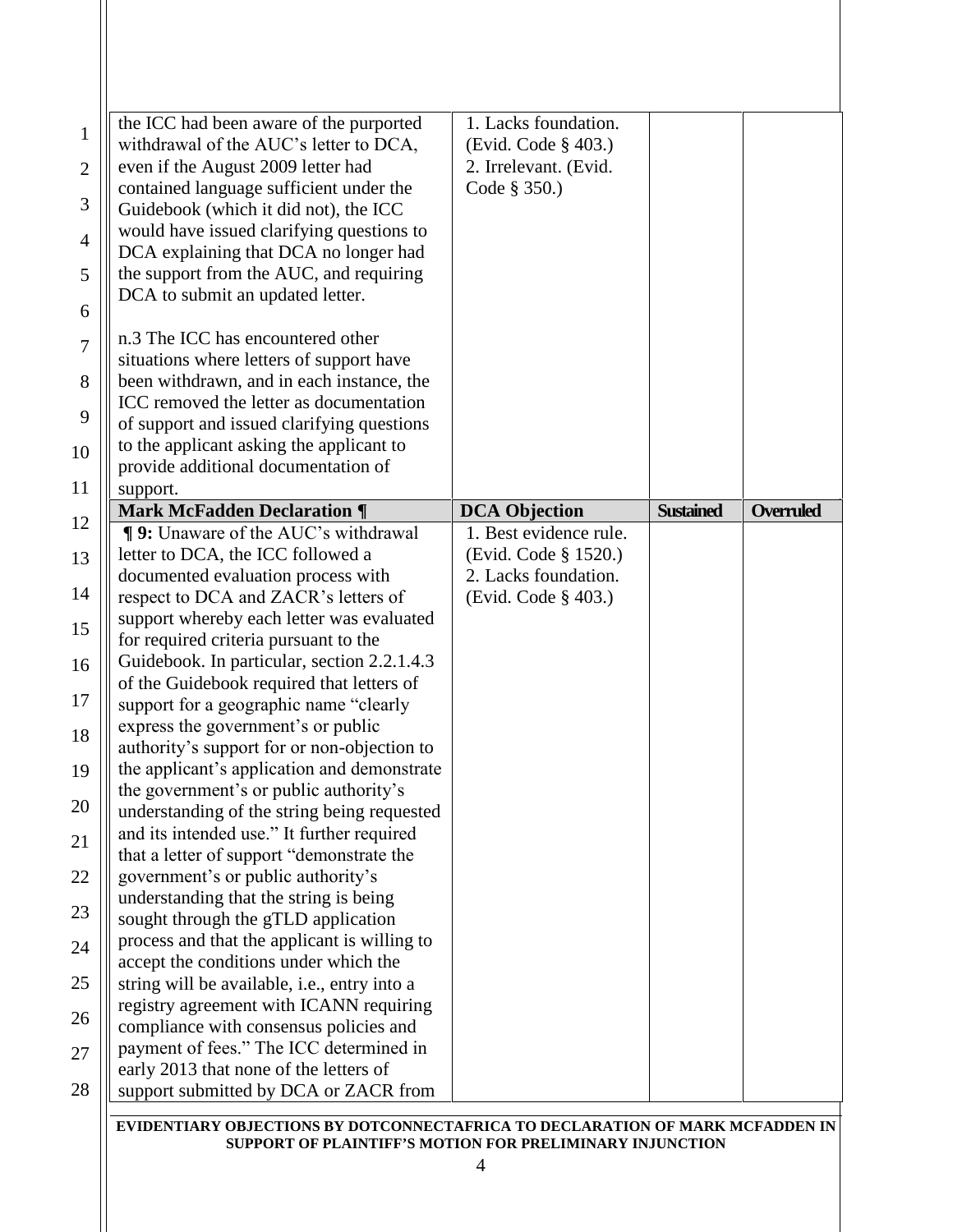| <b>DCA Objection</b><br>1. Best evidence rule.<br>(Evid. Code § 1520.)<br>2. Lacks foundation,<br>speculative, and<br>conclusory. (Evid. | <b>Sustained</b>                                                                                                                                                                                                                                                                                                                                    | <b>Overruled</b> |
|------------------------------------------------------------------------------------------------------------------------------------------|-----------------------------------------------------------------------------------------------------------------------------------------------------------------------------------------------------------------------------------------------------------------------------------------------------------------------------------------------------|------------------|
|                                                                                                                                          |                                                                                                                                                                                                                                                                                                                                                     |                  |
|                                                                                                                                          |                                                                                                                                                                                                                                                                                                                                                     |                  |
|                                                                                                                                          |                                                                                                                                                                                                                                                                                                                                                     |                  |
|                                                                                                                                          |                                                                                                                                                                                                                                                                                                                                                     |                  |
|                                                                                                                                          |                                                                                                                                                                                                                                                                                                                                                     |                  |
|                                                                                                                                          |                                                                                                                                                                                                                                                                                                                                                     |                  |
|                                                                                                                                          |                                                                                                                                                                                                                                                                                                                                                     |                  |
|                                                                                                                                          |                                                                                                                                                                                                                                                                                                                                                     |                  |
|                                                                                                                                          |                                                                                                                                                                                                                                                                                                                                                     |                  |
| Code § 403.)                                                                                                                             |                                                                                                                                                                                                                                                                                                                                                     |                  |
|                                                                                                                                          |                                                                                                                                                                                                                                                                                                                                                     |                  |
|                                                                                                                                          |                                                                                                                                                                                                                                                                                                                                                     |                  |
|                                                                                                                                          |                                                                                                                                                                                                                                                                                                                                                     |                  |
|                                                                                                                                          |                                                                                                                                                                                                                                                                                                                                                     |                  |
|                                                                                                                                          |                                                                                                                                                                                                                                                                                                                                                     |                  |
|                                                                                                                                          |                                                                                                                                                                                                                                                                                                                                                     |                  |
|                                                                                                                                          |                                                                                                                                                                                                                                                                                                                                                     |                  |
|                                                                                                                                          |                                                                                                                                                                                                                                                                                                                                                     |                  |
|                                                                                                                                          |                                                                                                                                                                                                                                                                                                                                                     |                  |
|                                                                                                                                          |                                                                                                                                                                                                                                                                                                                                                     |                  |
|                                                                                                                                          |                                                                                                                                                                                                                                                                                                                                                     |                  |
|                                                                                                                                          |                                                                                                                                                                                                                                                                                                                                                     |                  |
|                                                                                                                                          |                                                                                                                                                                                                                                                                                                                                                     |                  |
|                                                                                                                                          |                                                                                                                                                                                                                                                                                                                                                     |                  |
|                                                                                                                                          |                                                                                                                                                                                                                                                                                                                                                     |                  |
|                                                                                                                                          |                                                                                                                                                                                                                                                                                                                                                     |                  |
|                                                                                                                                          |                                                                                                                                                                                                                                                                                                                                                     |                  |
|                                                                                                                                          |                                                                                                                                                                                                                                                                                                                                                     |                  |
|                                                                                                                                          |                                                                                                                                                                                                                                                                                                                                                     | <b>Overruled</b> |
|                                                                                                                                          |                                                                                                                                                                                                                                                                                                                                                     |                  |
|                                                                                                                                          |                                                                                                                                                                                                                                                                                                                                                     |                  |
|                                                                                                                                          |                                                                                                                                                                                                                                                                                                                                                     |                  |
|                                                                                                                                          |                                                                                                                                                                                                                                                                                                                                                     |                  |
|                                                                                                                                          |                                                                                                                                                                                                                                                                                                                                                     |                  |
|                                                                                                                                          |                                                                                                                                                                                                                                                                                                                                                     |                  |
|                                                                                                                                          |                                                                                                                                                                                                                                                                                                                                                     |                  |
|                                                                                                                                          |                                                                                                                                                                                                                                                                                                                                                     |                  |
|                                                                                                                                          |                                                                                                                                                                                                                                                                                                                                                     |                  |
|                                                                                                                                          |                                                                                                                                                                                                                                                                                                                                                     |                  |
|                                                                                                                                          |                                                                                                                                                                                                                                                                                                                                                     |                  |
|                                                                                                                                          |                                                                                                                                                                                                                                                                                                                                                     |                  |
|                                                                                                                                          |                                                                                                                                                                                                                                                                                                                                                     |                  |
|                                                                                                                                          |                                                                                                                                                                                                                                                                                                                                                     |                  |
|                                                                                                                                          |                                                                                                                                                                                                                                                                                                                                                     |                  |
| letters from the AUC and UNECA failed to                                                                                                 | <b>DCA Objection</b><br>1. Lacks foundation<br>and conclusory. (Evid.<br>Code § 403.)<br>2. Directly contradicts<br>the evidence. Nov. 15,<br>2016 Colón Decl. Ex.<br>3, [Email between]<br>McFadden and<br><b>ICANN</b> employee<br>Trang Nguyen drafting<br>determined that it needed to send clarifying<br>support letter for<br>ZACR from AUC.] | <b>Sustained</b> |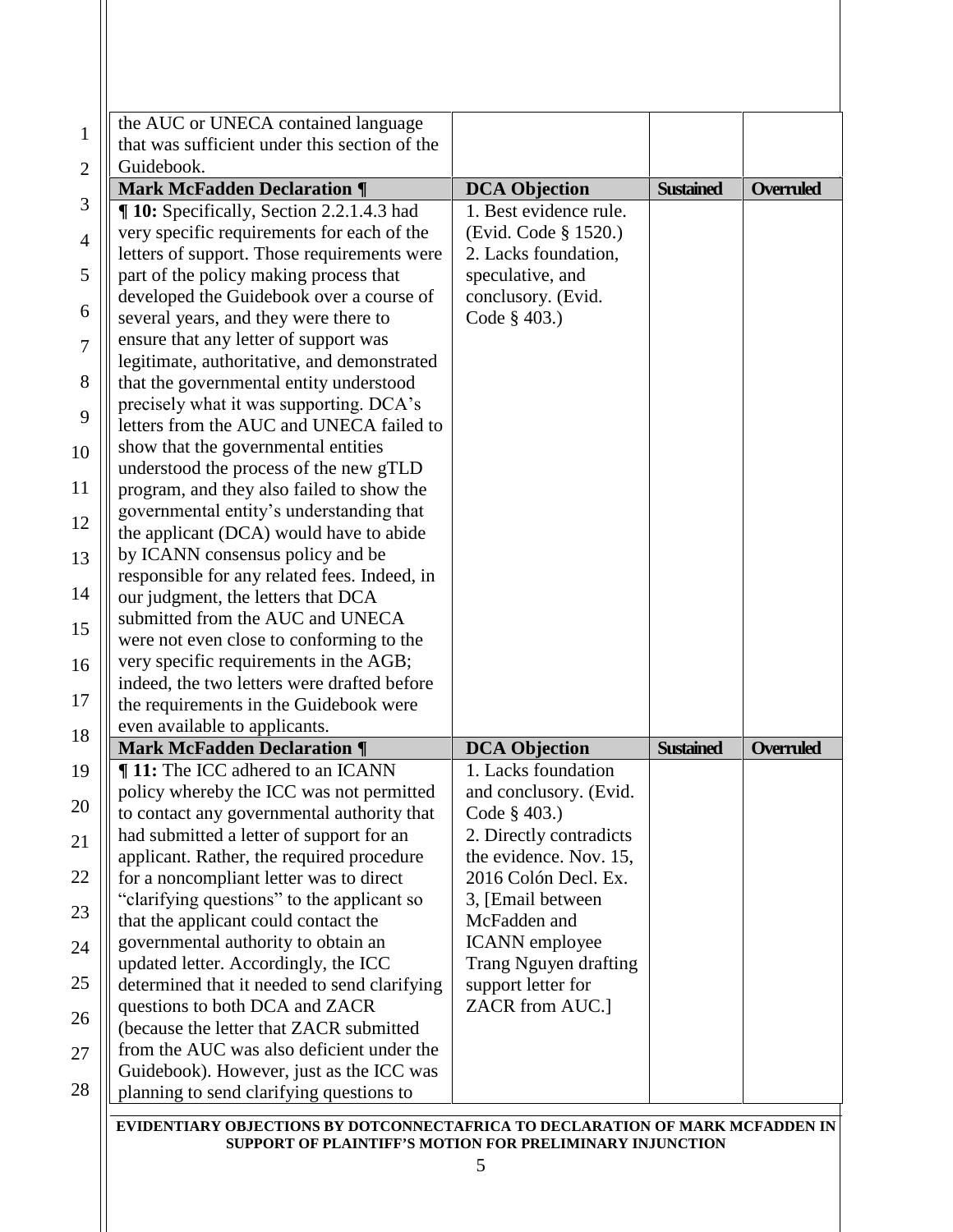| DCA in the Spring of 2013, ICANN's                                               |                        |                  |                  |
|----------------------------------------------------------------------------------|------------------------|------------------|------------------|
| Board voted to stop processing DCA's                                             |                        |                  |                  |
| application following receipt by the Board                                       |                        |                  |                  |
| of consensus advice from ICANN's                                                 |                        |                  |                  |
| Governmental Advisory Committee (the                                             |                        |                  |                  |
| "GAC") recommending that DCA's                                                   |                        |                  |                  |
| application should not proceed. As a result,                                     |                        |                  |                  |
| on June 7, 2013, ICANN advised the ICC                                           |                        |                  |                  |
| to discontinue work on DCA's application.                                        |                        |                  |                  |
| <b>Mark McFadden Declaration ¶</b>                                               | <b>DCA Objection</b>   | <b>Sustained</b> | Overruled        |
| <b>12:</b> The ICC did send clarifying                                           | 1. Best evidence rule. |                  |                  |
| questions to ZACR, and following that, the                                       | (Evid. Code § 1520.)   |                  |                  |
| AUC submitted a revised endorsement                                              |                        |                  |                  |
| letter for ZACR on July 3, 2013. The ICC                                         | 2. Prejudicial and     |                  |                  |
| determined that the revised letter satisfied                                     | contradictory to       |                  |                  |
| all required criteria in the Guidebook.                                          | evidence. Nov. 15,     |                  |                  |
| Thus, the ICC concluded that ZACR had                                            | 2016 Colón Decl. Ex.   |                  |                  |
| passed the Geographic Names Review by                                            | 3, [Email between]     |                  |                  |
| obtaining the requisite 60 percent support.                                      | McFadden and           |                  |                  |
| The ICC did not rely on any of the other                                         | <b>ICANN</b> employee  |                  |                  |
| letters of support that ZACR submitted                                           | Trang Nguyen drafting  |                  |                  |
| with its application in 2012.                                                    | support letter for     |                  |                  |
|                                                                                  | ZACR from AUC.]        |                  |                  |
| <b>Mark McFadden Declaration ¶</b>                                               | <b>DCA Objection</b>   | <b>Sustained</b> | <b>Overruled</b> |
| <b>¶13:</b> I understand that DCA challenged,                                    | 1. Lacks personal      |                  |                  |
| via an "Independent Review Procedure"                                            | knowledge. (Evid.      |                  |                  |
| under ICANN's Bylaws, the decision of                                            | Code § 403.)           |                  |                  |
| the ICANN Board to accept the GAC's                                              | 2. Best Evidence Rule  |                  |                  |
| consensus advice that DCA's application                                          | (Evid. Code § 1520.)   |                  |                  |
| should not proceed. After the IRP issued                                         |                        |                  |                  |
|                                                                                  |                        |                  |                  |
|                                                                                  |                        |                  |                  |
| its declaration in DCA's favor in July<br>2015, ICANN directed the ICC to resume |                        |                  |                  |
| processing DCA's application in order to                                         |                        |                  |                  |
| determine if DCA's application could pass                                        |                        |                  |                  |
| the Geographic Names review, which is                                            |                        |                  |                  |
| exactly where DCA's application had been                                         |                        |                  |                  |
| prior to the time the Board voted in 2013 to                                     |                        |                  |                  |
| accept the GAC's advice. In September                                            |                        |                  |                  |
| 2015, the ICC sent DCA the clarifying                                            |                        |                  |                  |
| questions we had determined in 2013 to be                                        |                        |                  |                  |
| necessary before discontinuing work on                                           |                        |                  |                  |
| DCA's application. The questions                                                 |                        |                  |                  |
| explained that both the AUC and UNECA                                            |                        |                  |                  |
| letters submitted in support of DCA's<br>application did not comply with section |                        |                  |                  |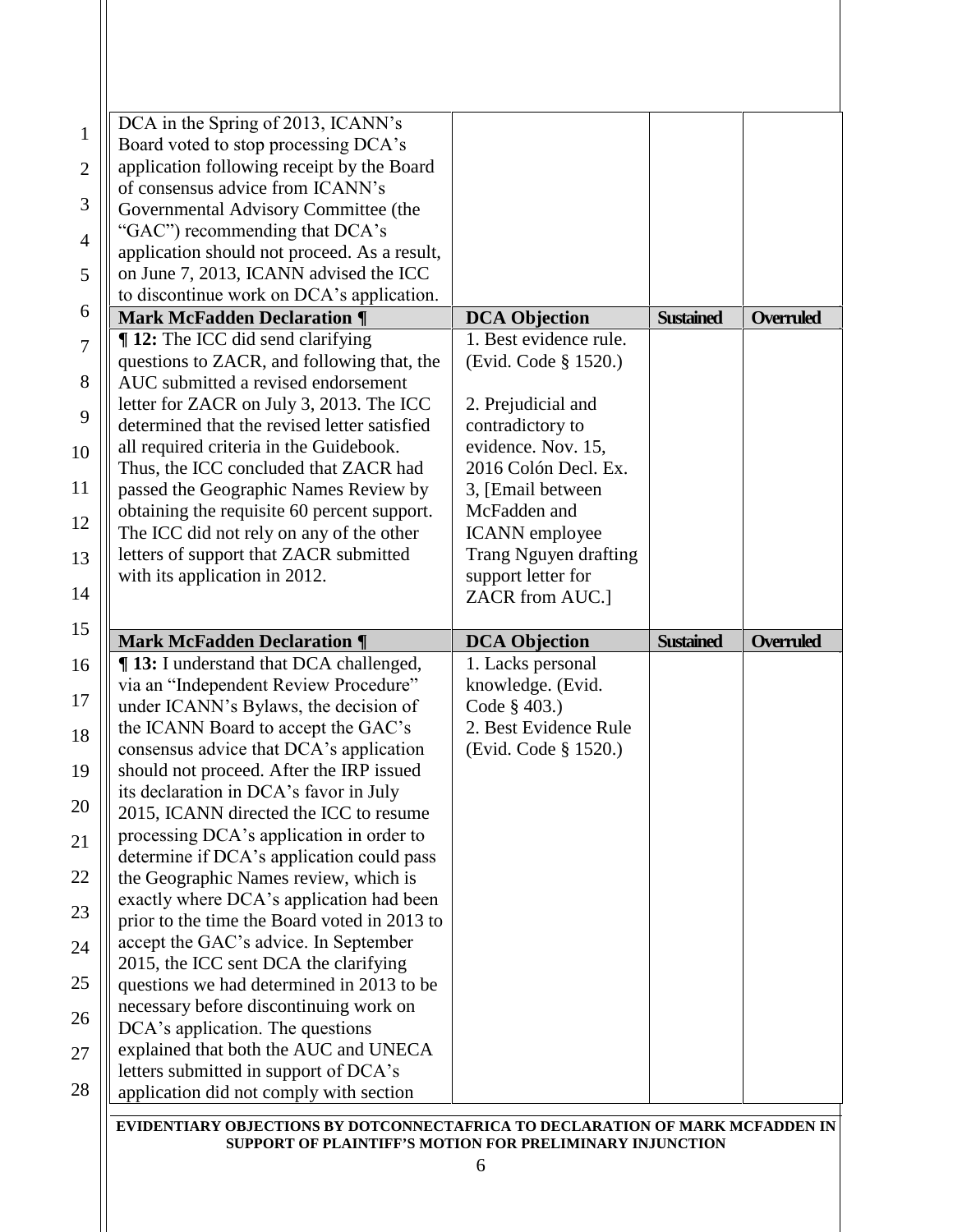| 2.2.1.4.3 of the Guidebook, and we                                                                                           |                                    |                  |                  |
|------------------------------------------------------------------------------------------------------------------------------|------------------------------------|------------------|------------------|
| requested updated letters of support.                                                                                        |                                    |                  |                  |
| <b>Mark McFadden Declaration ¶</b>                                                                                           | <b>DCA Objection</b>               | <b>Sustained</b> | <b>Overruled</b> |
| <b>14:</b> I am now aware that UNECA wrote                                                                                   | 1. UNECA did not                   |                  |                  |
| a letter dated July 20, 2015 in which                                                                                        | submit a July 20, 2015             |                  |                  |
| UNECA stated that it is neither a                                                                                            | letter. (November 10,              |                  |                  |
| government nor a public authority and                                                                                        | 2016 Bekele Decl., Ex.             |                  |                  |
| therefore is not qualified to issue a letter of                                                                              | 10.)                               |                  |                  |
| support under the Guidebook. This letter                                                                                     | 2. Lacks foundation.               |                  |                  |
| also was not brought to my attention until                                                                                   | (Evid. Code § 403.)                |                  |                  |
| very recently. The ICC did not consider                                                                                      |                                    |                  |                  |
| this letter in its evaluation of DCA's                                                                                       |                                    |                  |                  |
| application; however, as noted above, the                                                                                    |                                    |                  |                  |
| ICC already had determined that the                                                                                          |                                    |                  |                  |
| original UNECA letter from 2008 – written                                                                                    |                                    |                  |                  |
| four years before DCA submitted its                                                                                          |                                    |                  |                  |
| application and before ICANN had even                                                                                        |                                    |                  |                  |
| posted the first draft of the Guidebook -                                                                                    |                                    |                  |                  |
| did not contain the information required by                                                                                  |                                    |                  |                  |
| the Guidebook, and we required DCA to                                                                                        |                                    |                  |                  |
| provide an updated letter.<br><b>Mark McFadden Declaration ¶</b>                                                             |                                    | <b>Sustained</b> | <b>Overruled</b> |
| $\P$ 15: In response to the clarifying                                                                                       | <b>DCA Objection</b>               |                  |                  |
| questions that the ICC sent to DCA in                                                                                        | 1. Lacks personal<br>knowledge and |                  |                  |
| September 2015, DCA took the position                                                                                        | foundation. (Evid.                 |                  |                  |
| that its original documentation of support                                                                                   | Code § 403.)                       |                  |                  |
| submitted with its application in 2012 was                                                                                   |                                    |                  |                  |
| sufficient, and DCA provided no additional                                                                                   |                                    |                  |                  |
| or updated letters of support. Because                                                                                       |                                    |                  |                  |
| DCA's existing letters of support were                                                                                       |                                    |                  |                  |
| noncompliant, the ICC concluded that                                                                                         |                                    |                  |                  |
| DCA had not passed Geographic Names                                                                                          |                                    |                  |                  |
|                                                                                                                              |                                    |                  |                  |
|                                                                                                                              |                                    |                  |                  |
| Review. DCA elected to participate in                                                                                        |                                    |                  |                  |
| "Extended Evaluation," which entailed                                                                                        |                                    |                  |                  |
| sending clarifying questions again to give                                                                                   |                                    |                  |                  |
| DCA additional time to provide the                                                                                           |                                    |                  |                  |
|                                                                                                                              |                                    |                  |                  |
|                                                                                                                              |                                    |                  |                  |
| requisite documentation of support. The<br>ICC sent DCA the extended evaluation<br>clarifying questions on October 30, 2015. |                                    |                  |                  |
| In response, DCA again took the position                                                                                     |                                    |                  |                  |
| that its original application was sufficient                                                                                 |                                    |                  |                  |
| and that it did not need to submit any                                                                                       |                                    |                  |                  |
| additional letters of support. Thus, the ICC                                                                                 |                                    |                  |                  |
| determined that DCA had failed to provide<br>the requisite documentation of support or                                       |                                    |                  |                  |

**SUPPORT OF PLAINTIFF'S MOTION FOR PRELIMINARY INJUNCTION**